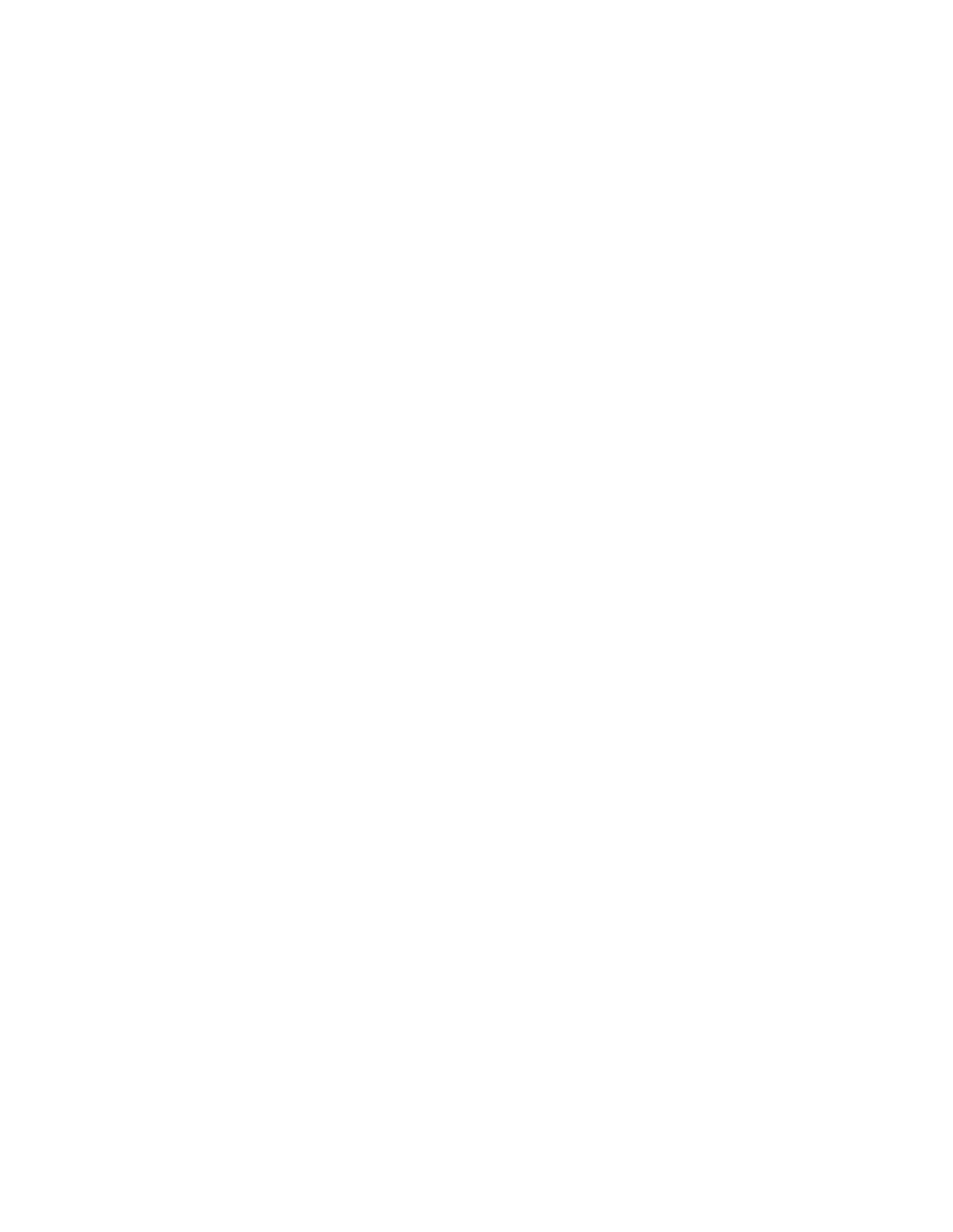# **Geometries Beyond Euclid** PARTICIPANT GUIDE  $\sim$ **UNIT 08**

#### **ACTIVITIES**

NOTE: At many points in the activities for Mathematics Illuminated, workshop participants will be asked to explain, either verbally or in written form, the process they use to answer the questions posed in the activities. This serves two purposes: for the participant as a student, it helps to solidify any previously unfamiliar concepts that are addressed; for the participant as a teacher, it helps to develop the skill of teaching students "why," not just "how," when it comes to confronting mathematical challenges.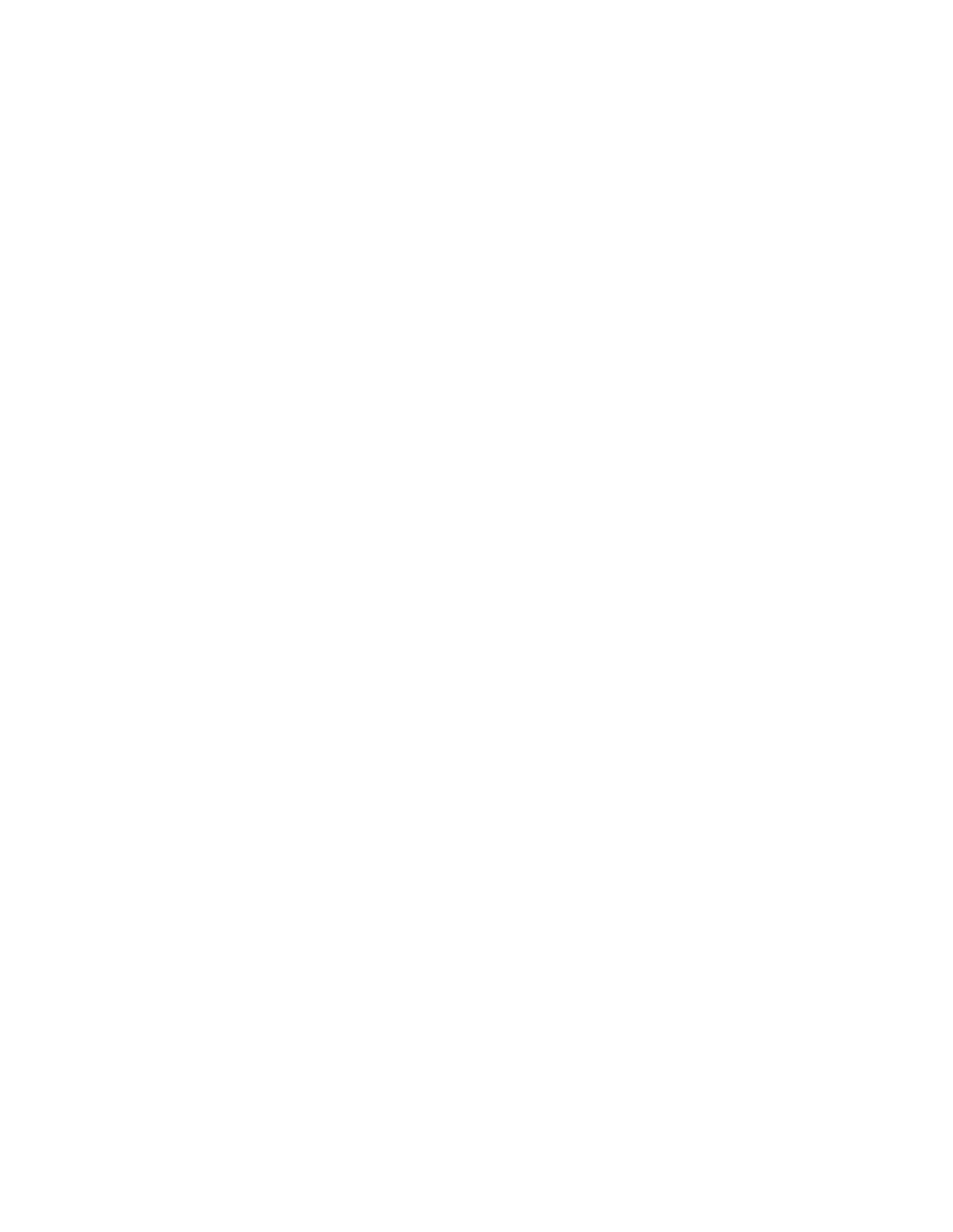**"A mathematician is a machine for turning coffee into theorems."** Apocryphal, although variously attributed to Alfred Rényi and Paul Erdös.

In Unit 8 of the Mathematics Illuminated textbook, we saw the connection between formal systems and geometry. We normally think of formal systems as logical rules and statements that can be made using those rules. Geometry is the study of space, angles, and shapes, but more than this it is a set of logical rules and statements that define how we expect space to "behave." In the text, we saw this in the example of Euclid's postulates, the fifth of which had different versions that led to different conceptions of space. The mini-activities for this unit will consist of exploring various non-geometric formal systems. All of the activities will use the following rules:

In this system there are three symbols: ▲, ●, and ■.

A theorem in this system will be a string of symbols, for example: ▲●●■, or ▲●■, or ▲■■▲■■.

An axiom is a statement from which other statements, theorems, can be proved using the rules. An axiom is different from a theorem, however, in that an axiom cannot be proved—it is postulated as true. There is one axiom in this system:

#### ▲●

There are four rules:

I) If you have a string of symbols with ● as the last symbol, you can add a ■ onto the end.

Example: ▲● can turn into ▲●■.

II) If you have the string ▲x, with x representing any of the allowed symbols or a string of allowed symbols, then you may create ▲xx.

Examples: ▲● can turn into ▲●● and ▲●■ can turn into ▲●■●■.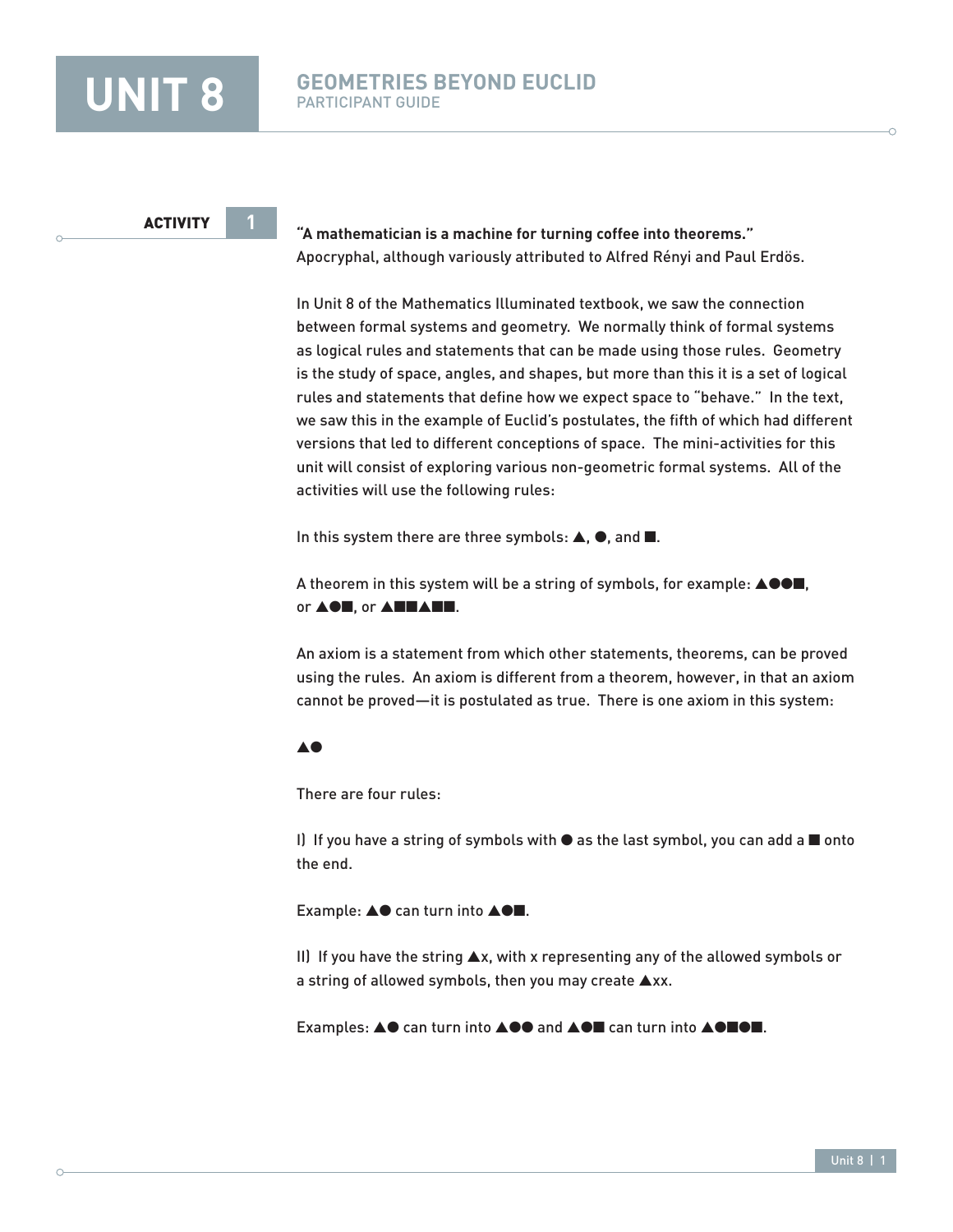

 $\bigcap$ 

#### **UNIT 8 GEOMETRIES BEYOND EUCLID** PARTICIPANT GUIDE

**ACTIVITY** 

III) If ●●● occurs in a string, it can be replaced with ■.

Example: ▲●●●● can turn into ▲●■ (or ▲■●). Note that this does not work in reverse, so you could not start with ▲●■ and get ▲●●●● using this rule.

IV) If ■■ occurs in a string, it can be dropped.

Example: ■■■ can turn into ■.

1. ▲●■ PUZZLE #1:

Start with the axiom and use the rules to derive **AOBOBOB**. Give justification for each step you take.

#### 2. ▲●■ PUZZLE #2:

Start with the axiom and use the rules to derive ▲■●■. Give justification for each step you take.

3. ▲●■ PUZZLE #3:

Give a few examples of strings that cannot be created starting from the axiom and using the rules. Be ready to explain why each one cannot be created in the ▲●■ system.

4. ▲●■ PUZZLE #4:

Start with the axiom and use the rules to derive the theorem: **A**■●●■. Give justification for each step you take.

#### 5. ▲●■ PUZZLE #5:

How many theorems can be created if you start from the axiom and can use only four applications of the rules? How many of them are unique?

Hint 1: It might be useful to draw a tree, as in a factor tree or a decision tree. Start with the axiom at the top.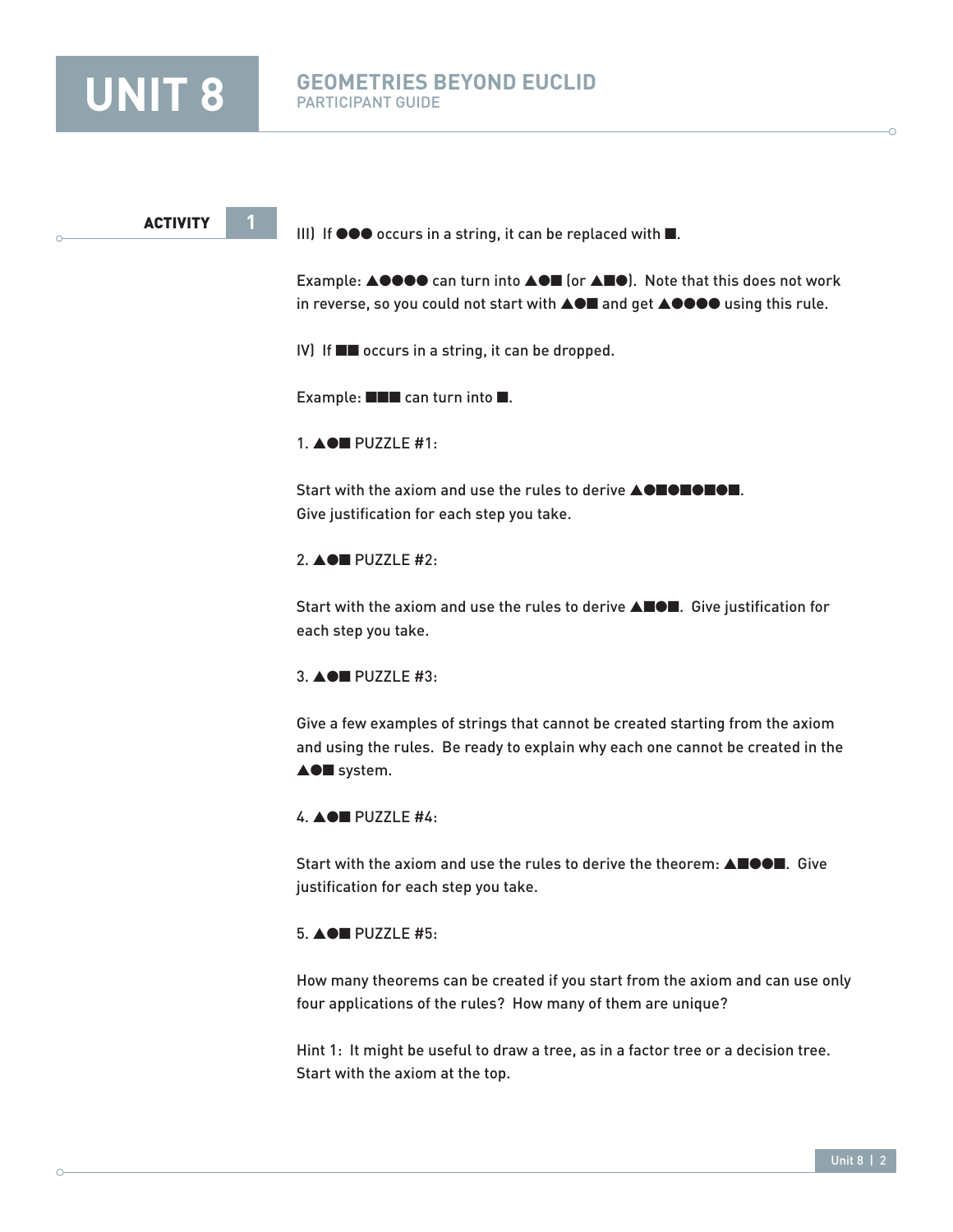

 $\bigcirc$ 

### **UNIT 8 GEOMETRIES BEYOND EUCLID** PARTICIPANT GUIDE

#### ACTIVITY **1**

6. What is the minimum number of rules that must be applied before Rule IV is even an option? (In other words, what is the minimum number of steps in a derivation that can be taken before Rule IV becomes applicable?)

7. How does the study of the ▲●■ system relate to geometry? (think about proofs) What does it have to do with mathematics?

IF TIME ALLOWS:

8. Is **A**■ a theorem in the **AO**■ system? Why or why not?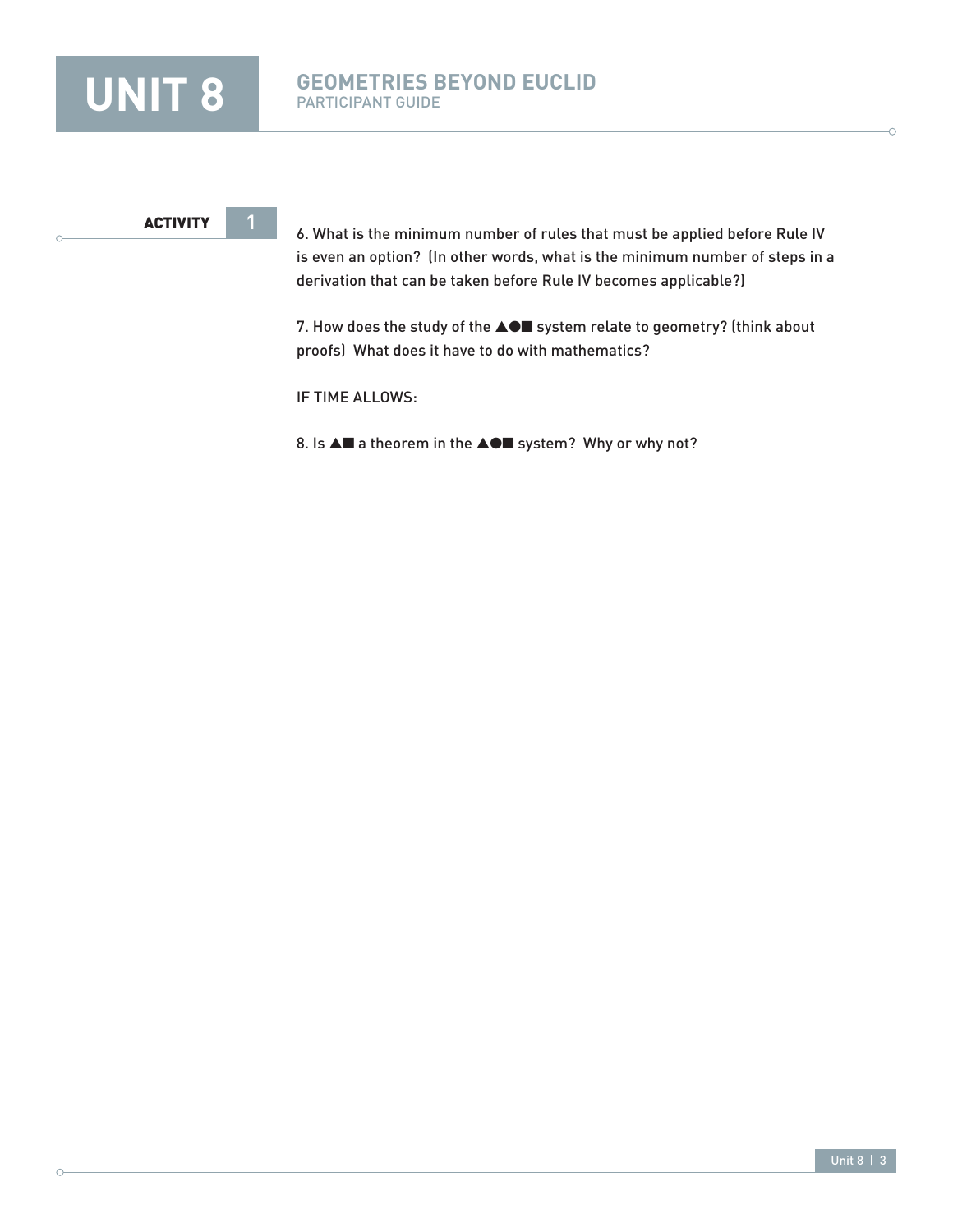

ACTIVITY **2**

#### **MATERIALS**

- Tennis ball
- Soccer ball
- Large beach ball
- Football
- String
- Compass
- Pushpins (for tennis ball)
- Graph paper
- Colored pencils
- Overhead markers

To be done in a small group of three or four.

In traditional (flat, Euclidean) geometry, the circumference of a circle is proportional to twice its radius. The constant of proportionality is normally referred to as  $π$ , which is equal to  $3.141596...$  If the world or universe is Euclidean, we should be able to go to any place and draw a circle of any radius and always get the same value for  $\pi$  by dividing the measured circumference by twice the measured radius. This same relationship does not necessarily hold for geometry on curved surfaces. In this activity you will explore what happens to  $\pi$ for curved surfaces.

In your groups, measure how the circumference of a circle drawn on the surface of a curved surface relates to its radius.

#### Suggested steps:

- For each ball, cut a length of string equal to its circumference. Mark the string in 1-cm increments. Anchor the string using tape or a pushpin (if using the tennis ball) somewhere on the ball; we'll call this spot the "north pole."
- Use the marker in conjunction with the string to draw circles, analogous to "lines of latitude," at each radial increment of 1 centimeter.
- Use another piece of string to measure the length (circumference) of each circle.

Unit 8 | 4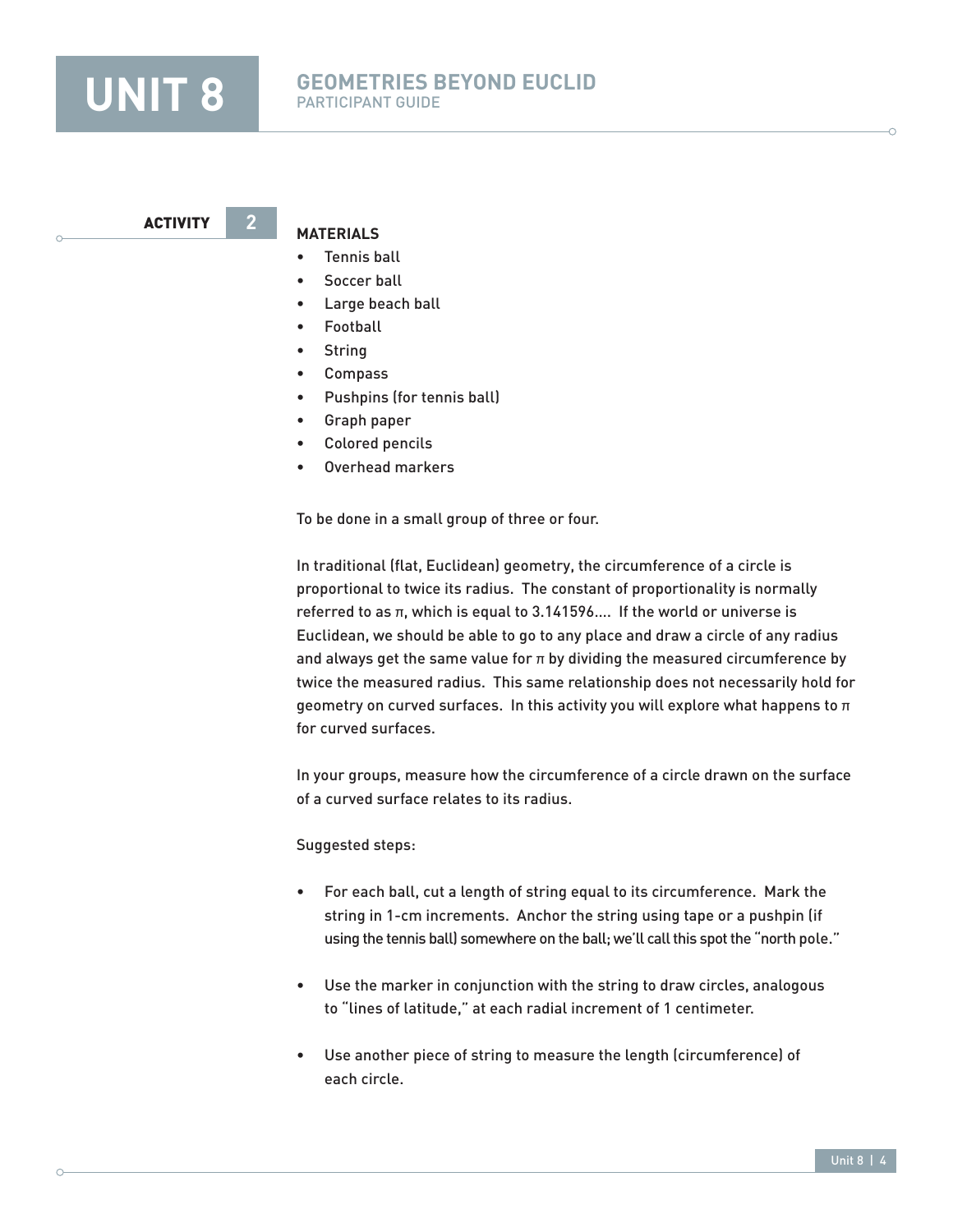

- Divide the circumference of each circle by twice its radius to find " $\pi$ ."
- Make a graph of the radius vs. " $\pi$ " for all the circles on each ball.
- For the football, you should create two graphs, one for circles centered at one of the "pointy" ends and one for circles centered in the middle, flatter region of the ball.
- When you are finished, you should have five graphs: tennis ball, soccer ball, large beach ball, pointy end of the football, and the middle of the football.

After you have made the graphs, answer the following questions and be ready to discuss your results with the large group.

1. Is " $\pi$ " a constant for the surfaces you measured? Explain.

2. How does the rate of change of " $\pi$ " correlate with the curvature of the surface?

3. Compare the values of " $\pi$ " found for small radii on the five graphs. What can be said about the local curvature of each surface?

4. Would you say that this experiment measures an intrinsic or extrinsic property of the surfaces? Explain.

5. All of the surfaces measured in this experiment are positively curved. How would you expect the results to differ if a similar experiment were performed on surfaces having negative curvature, such as a saddle or a "wrinkly" cloth? Sketch a possible graph of the radius vs. " $\pi$ " for a concentric set of circles on a hypothetical surface of negative curvature.

Hint 1: It might help to refer to Unit 8 of the text.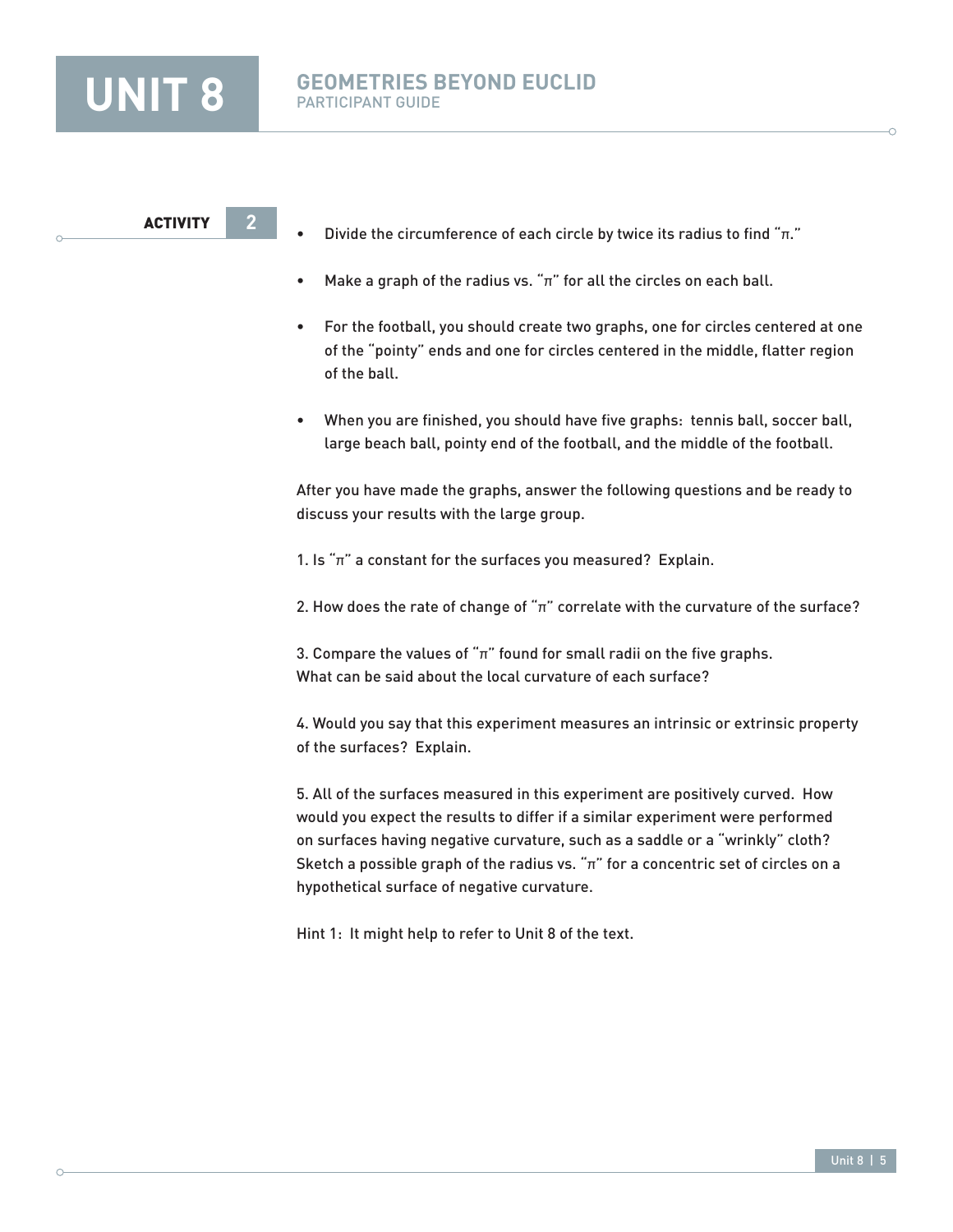In the text you read about the  $17<sup>th</sup>/18<sup>th</sup>$  century Jesuit priest, Girolamo Saccheri, who attempted to prove the necessity of Euclid's fifth postulate by examining the summit angles of quadrilaterals with right base angles. He studied cases in which the sum of the summit angles could be more than or less than the sum of two right angles and attempted to show that these ideas were absurd. He failed of course because, as it turns out, there are many versions of Euclid's fifth postulate that all lead to consistent geometries. In this activity, you will explore the connections between Saccheri's quadrilaterals and the angle sum of a triangle. This leads to the idea that triangles drawn on a positively curved surface (one in which there are no parallel lines possible through a given point) have an angle sum greater than 180 degrees. Conversely, triangles drawn on a negatively curved surface (one in which there are many parallel lines possible through a given point) have an angle sum less than 180 degrees.

#### A

Assume that the "no parallels" version of the fifth postulate holds.

Let the "excess" of a triangle be the difference between its angle sum and 180 degrees. Let the "excess" of a quadrilateral be the difference between its angle sum and 360 degrees.

1. First, show that congruent triangles have the same excess.

2. Now show that the excess of quadrilateral PQRS is equal to the sum of the excesses of triangles PSR and PQR.

3. For the following figure, show that the excess of triangle ABC is equal to the excess of quadrilateral BCHG.

4. Let D be an arbitrary point on side  $\overline{BC}$  of triangle ABC. Show that the excess of ABC is equal to the sums of the excesses of ABD and ACD.

5. For any triangle, show that there must exist another triangle whose excess is, at most, half that of the given triangle.

6. Finally, show that there must exist a triangle with an excess as small as we like. What is the angle sum of such a triangle?

7. How does this line of reasoning tie together triangle sums with Saccheri's quadrilaterals?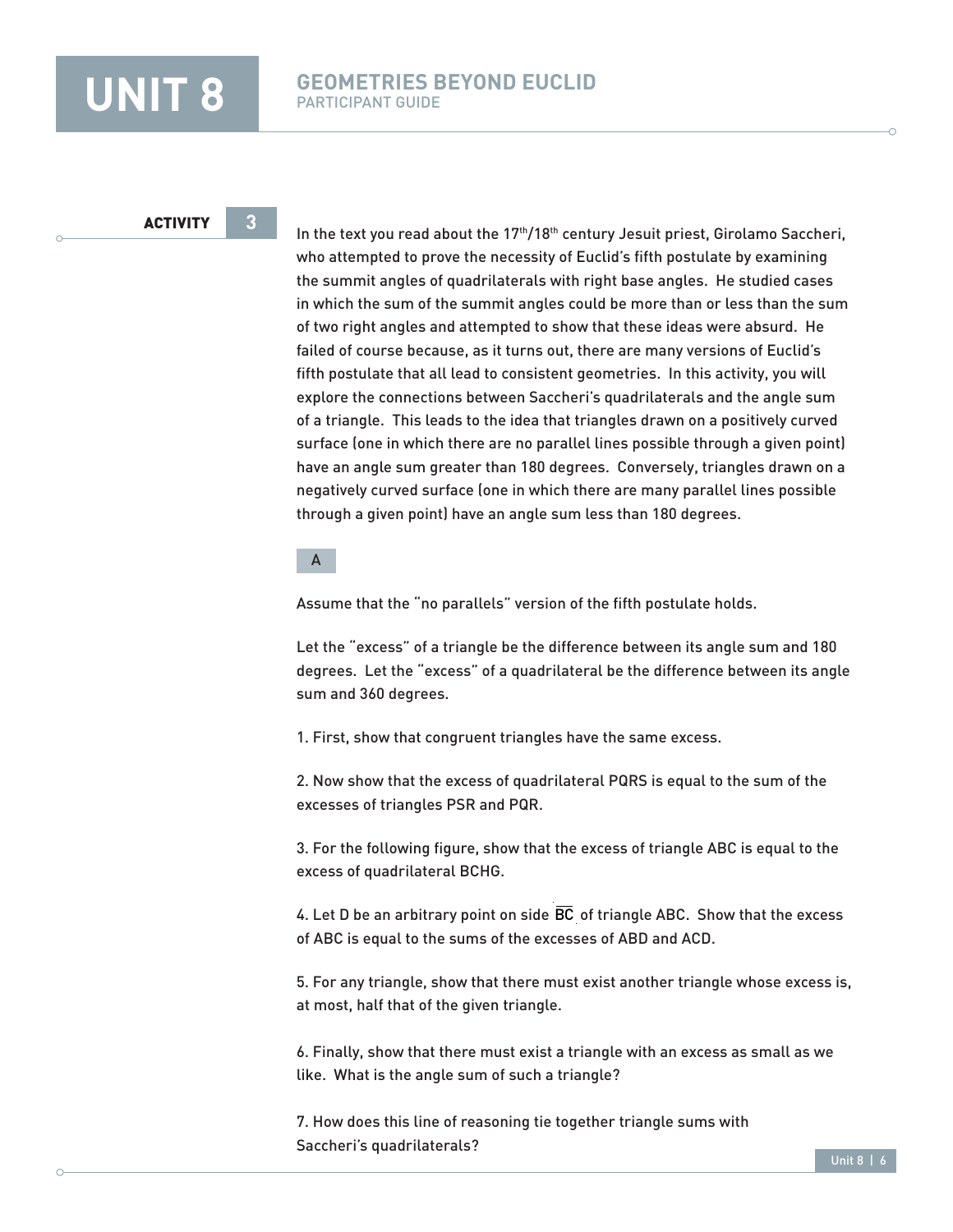$\bigcap$ 

### **UNIT 8 GEOMETRIES BEYOND EUCLID** PARTICIPANT GUIDE

**ACTIVITY** 

B

Assume that the "many parallels" version of the fifth postulate holds.

Let the "defect" of a triangle be the difference between 180 degrees and its angle sum. Let the "defect" of a quadrilateral be the difference between 360 degrees and its angle sum.

1. Follow a line of reasoning similar to that before to show that in this geometry there must exist a triangle whose defect is as small as we like. Then find the angle sum of this triangle.

Hint 1: Replace "excess" with "defect" and proceed.

2. Discuss the relationship between Saccheri quadrilaterals and triangle sums on positively and negatively curved surfaces.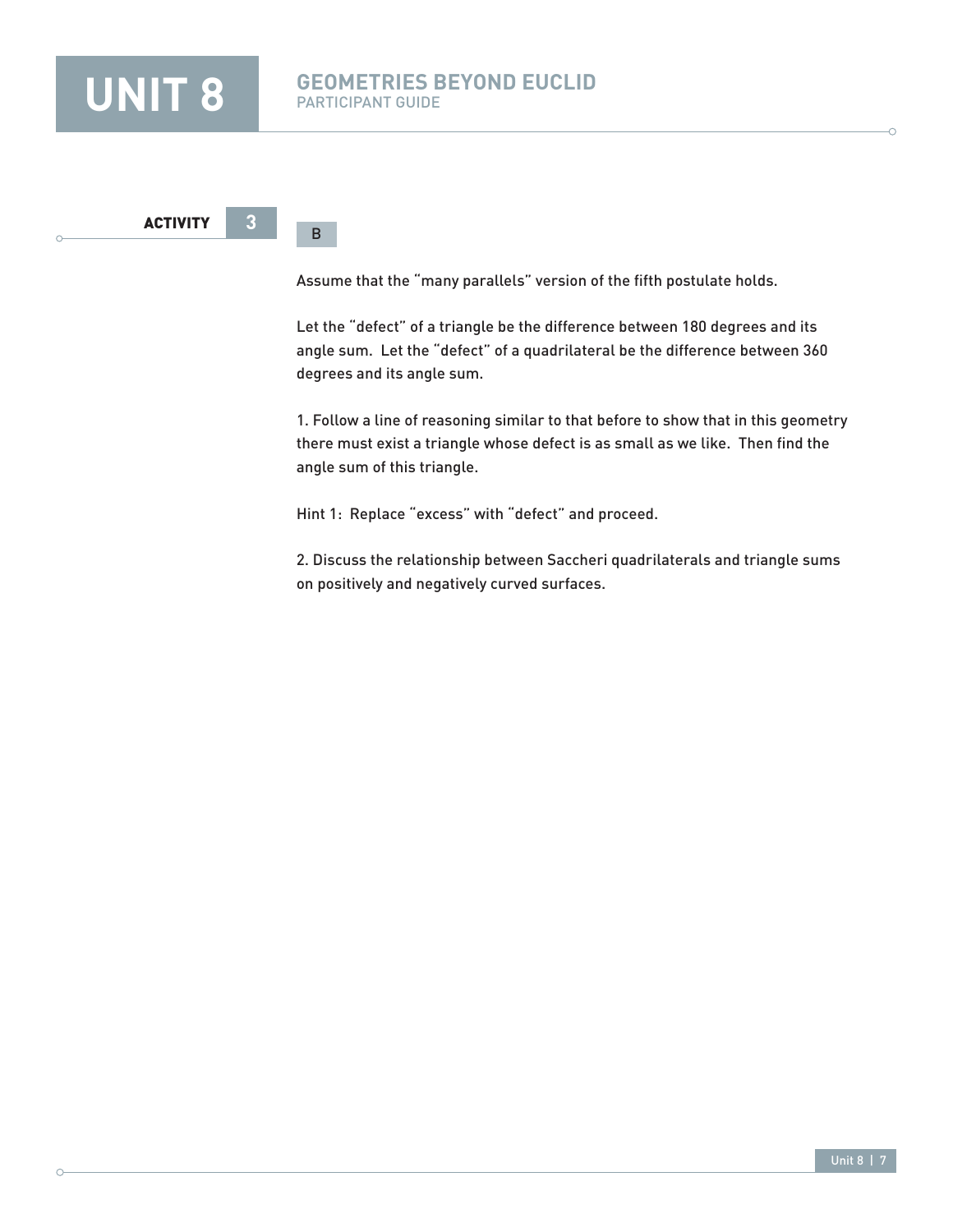

ACTIVITY **4**

 $\circ$ 

### **Materials**

- Equilateral triangular graph paper (provided)—about five sheets per table
- Scissors
- Tape

### Equilateral Triangular Graph Paper Worksheet



Ċ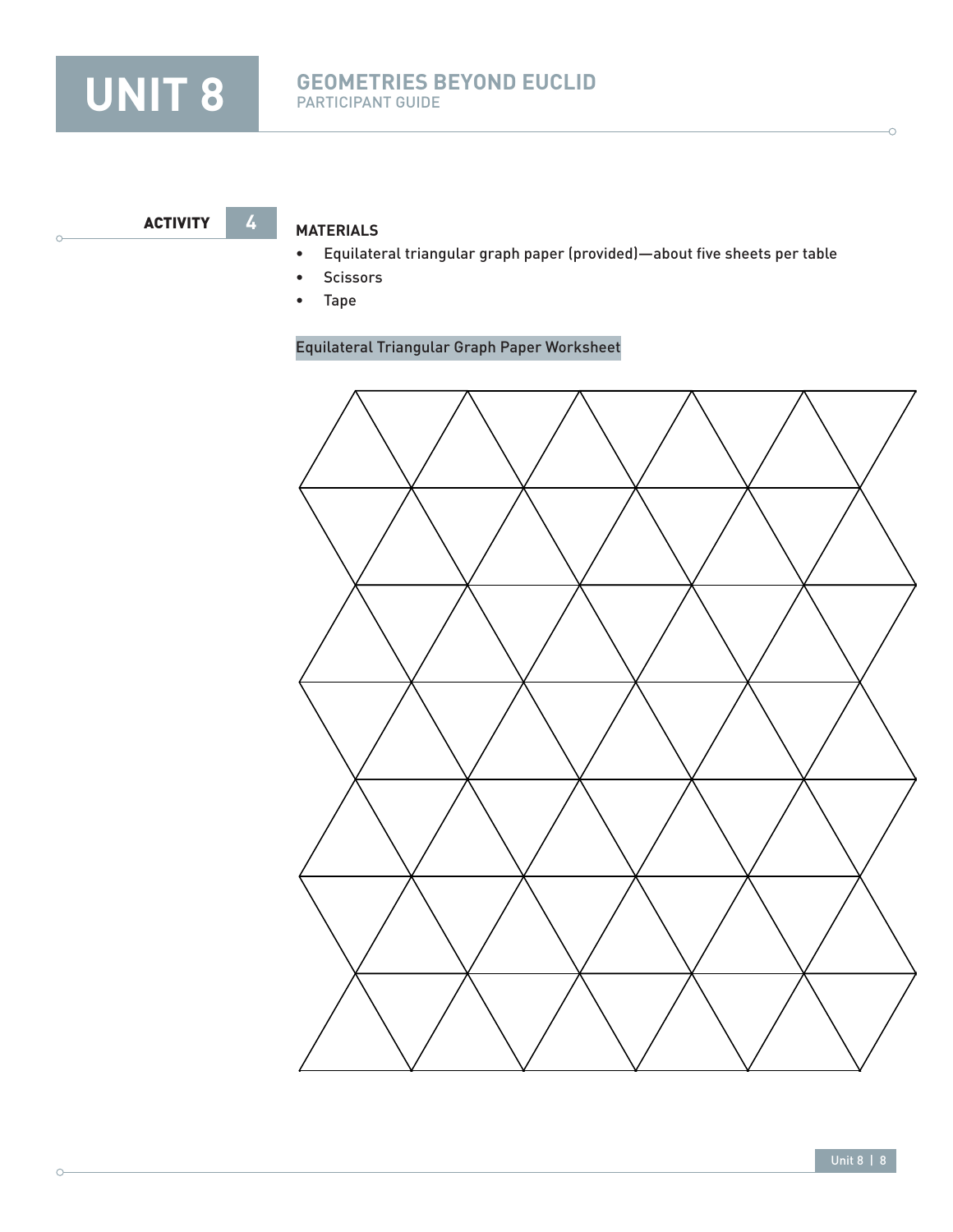

 $\circ$ 

# UNIT 8 **GEOMETRIES BEYOND EUCLID** PARTICIPANT GUIDE



Unit 8 | 9

Ċ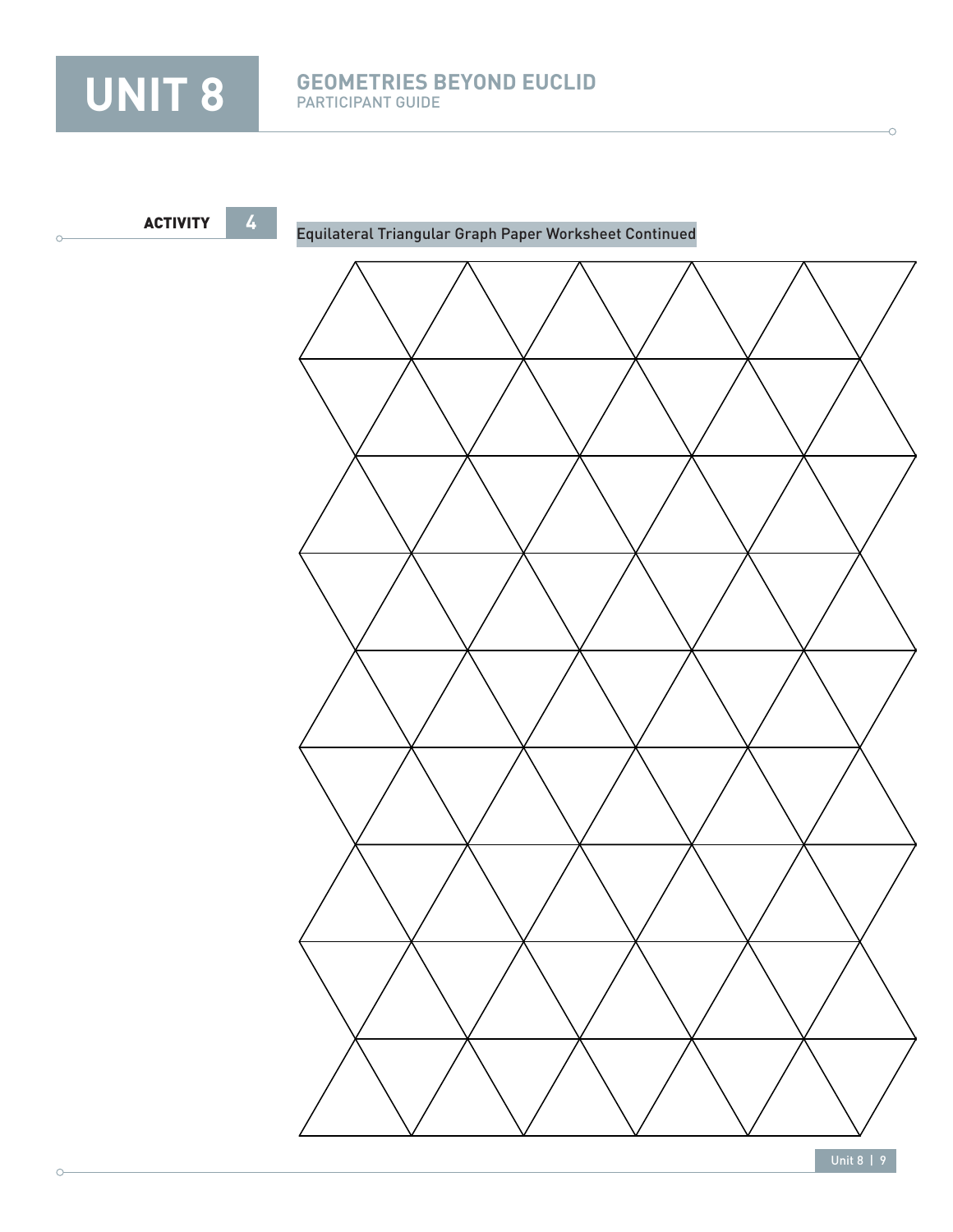#### ACTIVITY **4**

In this activity you will build models of non-Euclidean geometries using familiar equilateral triangles.

Using a sheet of the triangular graph paper, draw an approximate Euclidean disk in this tiling, which we will call a "radius-*n* Euclidean comb-disk." To form it, let the radius-0 Euclidean comb-disk be a single vertex in the tiling. Now we can expand a radius-(*n*−1) Euclidean comb-disk to a radius-*n* Euclidean combdisk by attaching all the triangles in our lattice that have a vertex in the radius- (*n*−1) Euclidean comb-disk.

1. On a sheet of triangular graph paper, draw Euclidean comb-disks of radius 0, 1, 2, 3, and 4 centered at a fixed vertex.

2. The circumference of a Euclidean comb-disk is the number of edges on the disk boundary. Graph the circumference as a function of the radius up to radius 4.

3. Find a formula for the circumference of a Euclidean comb-disk as a function of its radius.

Now we are going generalize our Euclidean comb-disk. Let the spherical combdisk be built from the same equilateral triangles as the Euclidean comb-disk, by taping the triangles together such that there are five triangles at each vertex (rather than six, as in the Euclidean case). Cut out the triangles and start taping them together!

4. Argue that intrinsically this space is flat everywhere, except at the vertices.

5. What is the circumference of a small unit circle at a vertex?

6. Does this correspond to positive or negative curvature?

7. Form the comb-sphere by taping until you can tape no more. Can you describe the resulting shape?

8. How much total curvature did you find?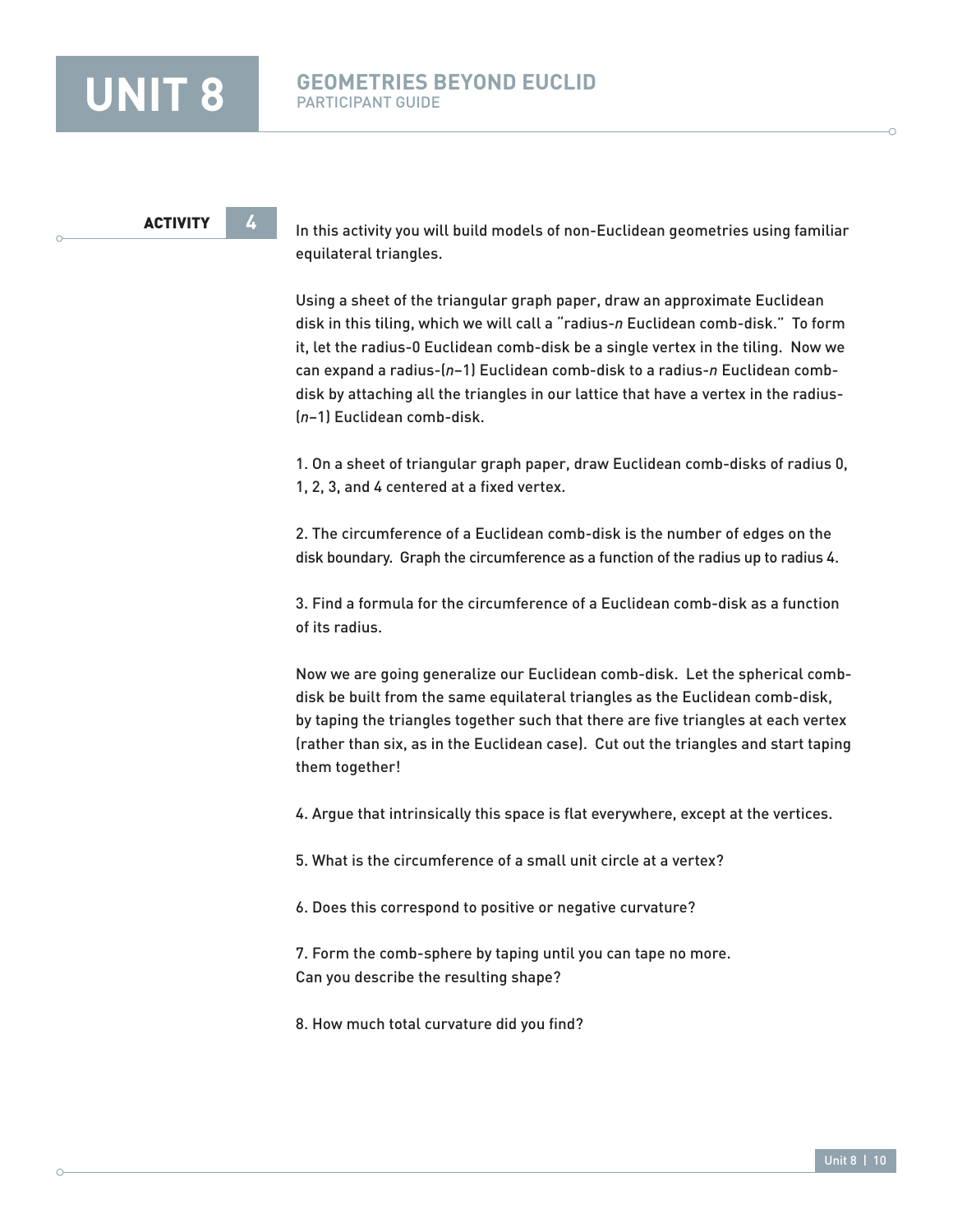9. The Gauss-Bonnet theorem (widely considered the most beautiful theorem in mathematics) tells us that the total curvature of a closed surface is  $2 \times \pi \times$ (Euler Characteristic). Is this theorem consistent with what we found with the combsphere?

10. Graph the circumference of the spherical comb-disk as a function of the radius up to radius 3.

Let the hyperbolic comb-disk be built from the same equilateral triangles as the Euclidean and spherical comb-disks, but this time tape triangles together so that there are seven triangles at each vertex. Cut out the triangles and start taping them together!

11. Notice that this is also flat everywhere except at the vertices. What is the circumference of a small unit circle at a vertex?

12. Does this correspond to positive or negative curvature?

13. Graph the circumference of the hyperbolic comb-disk as a function of the radius up to radius 3.

14. (Challenging) We are building the hyperbolic plane; hence, as we saw in the video, this comb-disk of radius r should have loads of room. Show that the circumference of the hyperbolic comb-disk satisfies C(n)>2n.

15. Using the estimate from the previous problem, at least how much larger is the circumference of a hyperbolic comb-disk of radius 100 than a Euclidean comb-disk of radius 100?

16. (More Challenging) The usual hyperbolic plane cannot be embedded in the Euclidean-like space we live in (locally!). Show that for some *n* you cannot build a hyperbolic comb-disk of radius *n*.

17. Here is a so-called "open problem," one that as of this printing has yet to be solved: Find the largest-radius hyperbolic comb-disk that CAN be embedded in Euclidean space. (If you tried it, could you build the radius-2 hyperbolic combdisk? How about the one of radius 3?)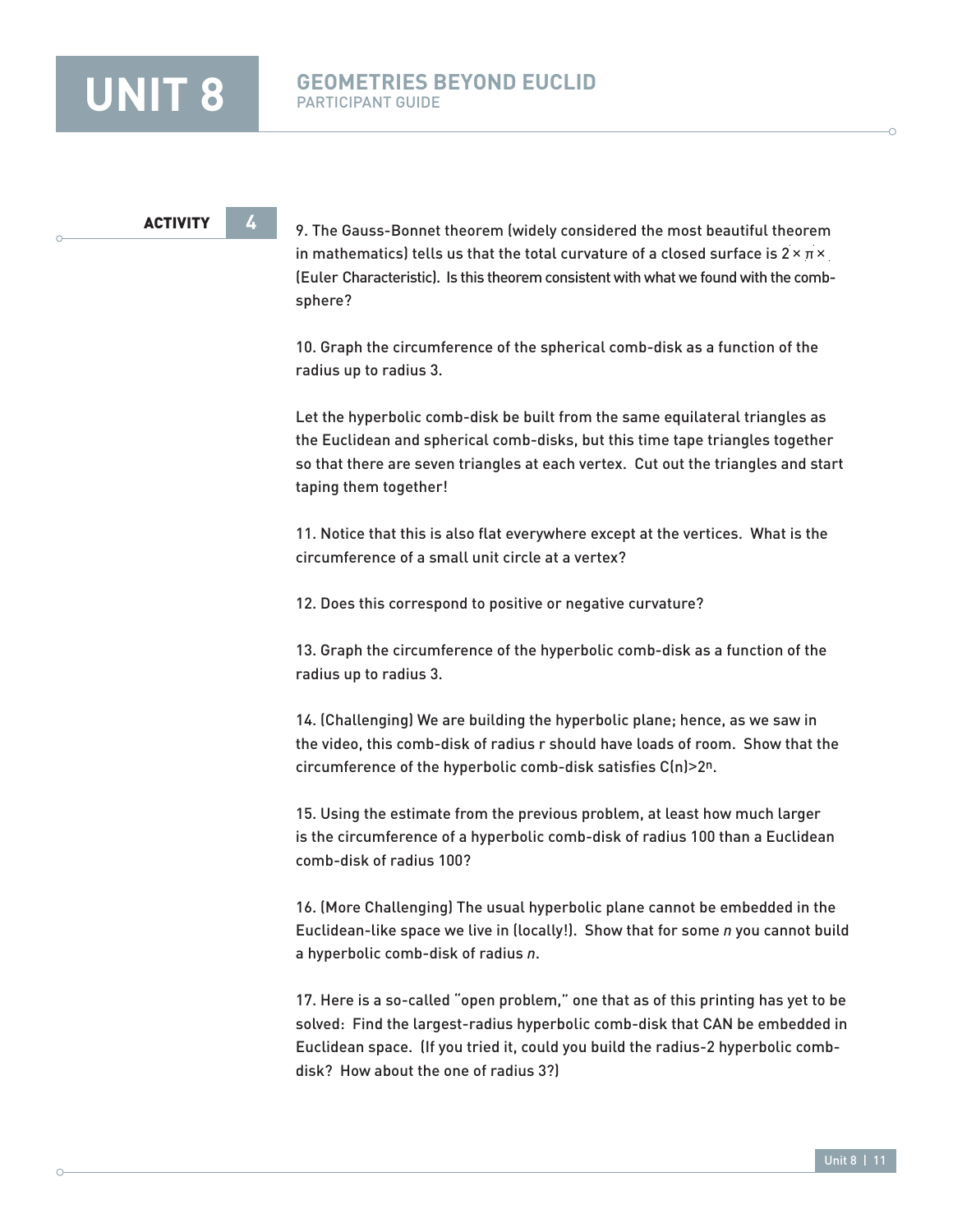#### **CONCLUSION**

#### **DISCUSSION**

*Mathematics Illuminated* gives an overview of what students can expect when they leave the study of secondary mathematics and continue on into college. While the specific topics may not be applicable to state or national standards as a whole, there are many connections that can be made to the ideas that your students wrestle with in both middle school and high school math. For example, in Unit 12, In Sync, the relationship between slope and calculus is discussed.

**HOW TO RELATE TOPICS IN THIS UNIT TO STATE OR NATIONAL STANDARDS**

Please take some time with your group to brainstorm how ideas from Unit 8, Geometries Beyond Euclid could be related and brought into your classroom.

Questions to consider:

Which parts of this unit seem accessible to my students with no "frontloading?"

Which parts would be interesting, but might require some amount of preparation?

Which parts seem as if they would be overwhelming or intimidating to students?

How does the material in this unit compare to state or national standards? Are there any overlaps?

How might certain ideas from this unit be modified to be relevant to your curriculum?

WATCH VIDEO FOR NEXT CLASS

Please use the last 30 minutes of class to watch the video for the next unit: Game Theory. Workshop participants are expected to read the accompanying text for Unit 9, Game Theory before the next session.